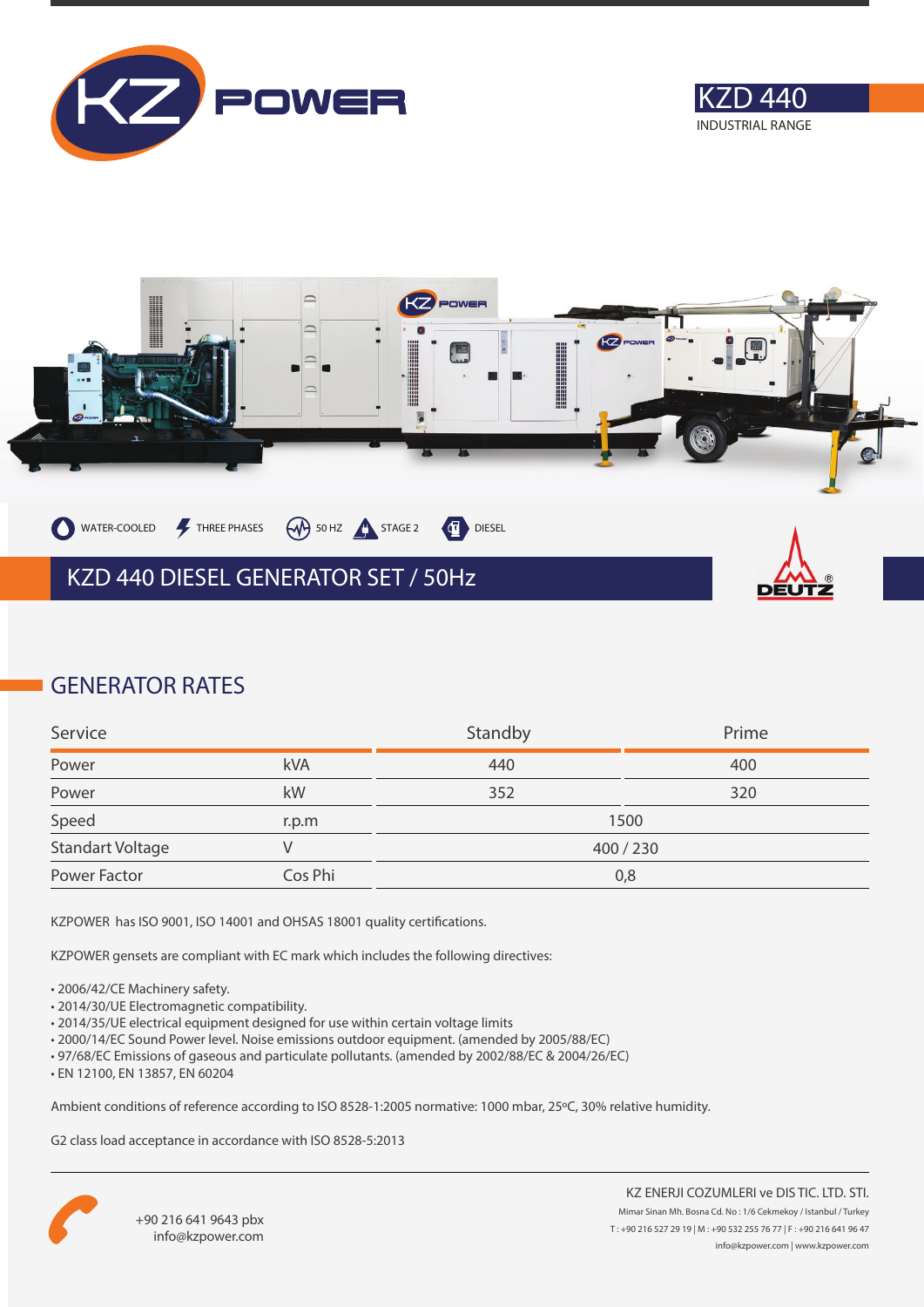



## **SPECIFICATIONS 50HZ / 1.500 rpm**

| Engine                                      |      | Specifications          |  |
|---------------------------------------------|------|-------------------------|--|
| <b>Rated Output</b>                         | kW   | 365                     |  |
| Manufacturer                                |      | <b>DEUTZ</b>            |  |
| Model                                       |      | BF6M1015CP-LA-G         |  |
| <b>Engine Type</b>                          |      | 4 Stroke - Diesel       |  |
| <b>Injection Type</b>                       |      | Direct Injection        |  |
| <b>Aspiration Type</b>                      |      | Turbocharged            |  |
| Number of cylinders and arrangement         |      | In line                 |  |
| <b>Bore and Stroke</b>                      | mm   | 132/145                 |  |
| Displacement                                | L    | 11,906                  |  |
| Cooling System                              |      | WATER + %50 Antifreezze |  |
| Lube Oil Specifications                     |      | ACEA E3,E4,E5 (15W-40)  |  |
| <b>Compression Ratio</b>                    |      | 16.5:1                  |  |
| Fuel Consumption Standby (110%)             | 1/h  | 84,18                   |  |
| Fuel Consumption 100% PRP                   | 1/h  | 76,53                   |  |
| Fuel Consumption 75 % PRP                   | 1/h  | 57,4                    |  |
| Fuel Consumption 50 % PRP<br>1/h            |      | 38,25                   |  |
| Lube oil consumption with full load         |      | < 0, 5                  |  |
| Total oil capacity including tubes, filters | г    | 36                      |  |
| Total coolant capacity                      |      | 62                      |  |
| Governor                                    | Type | Electronical            |  |
| Air Filter                                  | Type | Dry                     |  |
|                                             |      |                         |  |

| Alternator                              | Specifications          |
|-----------------------------------------|-------------------------|
| Manufacturer                            | <b>GENTECH</b>          |
| Model                                   | <b>GNT-450</b>          |
| Poles                                   | $\overline{4}$          |
| Connection type (standard)<br>No.       | Star                    |
| <b>Total Harmonic Content</b>           | $<$ %2                  |
| Insulation                              | H Class                 |
| Enclosure (according IEC-34-5)<br>Class | IP 21/23                |
| Exciter system                          | Self-excited, brushless |
| Voltage regulator                       | A.V.R (Electronic)      |
| <b>Bracket type</b>                     | Single Bearing          |
| Coupling system                         | Flexible disc           |
| Efficiency (%)                          | %93,3                   |
| Voltage Output (VAC)                    | 230/400                 |
| Frequency (Hz)                          | 50                      |

#### Prime Power (PRP):

According to ISO 8528-1:2005, Prime power is the maximum power which a generating set is capable of delivering continuously whilst supplying a variable electrical load when operated for an unlimited number of hours per year under the agreed operating conditions with the maintenance intervals and procedures being carried out as prescribed by the manufacturer. The permissible average power output (Ppp) over 24 h of operation shall not exceed 70 % of the PRP.

#### Emergency Standby Power (ESP):

According to ISO 8528-1:2005, Emergency standby power is the maximum power available during a variable electrical power sequence, under the stated operating conditions, for which a generating set is capable of delivering in the event of a utility power outage or under test conditions for up to 200 h of operation per year with the maintenance intervals and procedures being carried out as prescribed by the manufacturers. The permissible average power output over 24 h of operation shall not exceed 70 % of the ESP.

#### Note:

All data based on operation to ISO 3046/1, BS 5514 and DIN 6271 standard reference conditions.



• All rotating parts are covered by metal mesh against damages

• Heavy duty water cooled diesel engine and brushless alternator • Solid steel base frame with minimum 8 hours base tank and

• AMF Control panel with digital-automatic main control module

• User Manual, Electrical Drawing and Gurantee certificate

Standard Generator Features

anti-vibration mountings

• Residential type silencer • Flexible exhaust compensator • Block water heater unit

• Battery charge redressor. Lead acid battery

• 50c Tropical radiator





+90 216 641 9643 pbx info@kzpower.com

KZ ENERJI COZUMLERI ve DIS TIC. LTD. STI. Mimar Sinan Mh. Bosna Cd. No : 1/6 Cekmekoy / Istanbul / Turkey T : +90 216 527 29 19 | M : +90 532 255 76 77 | F : +90 216 641 96 47 info@kzpower.com | www.kzpower.com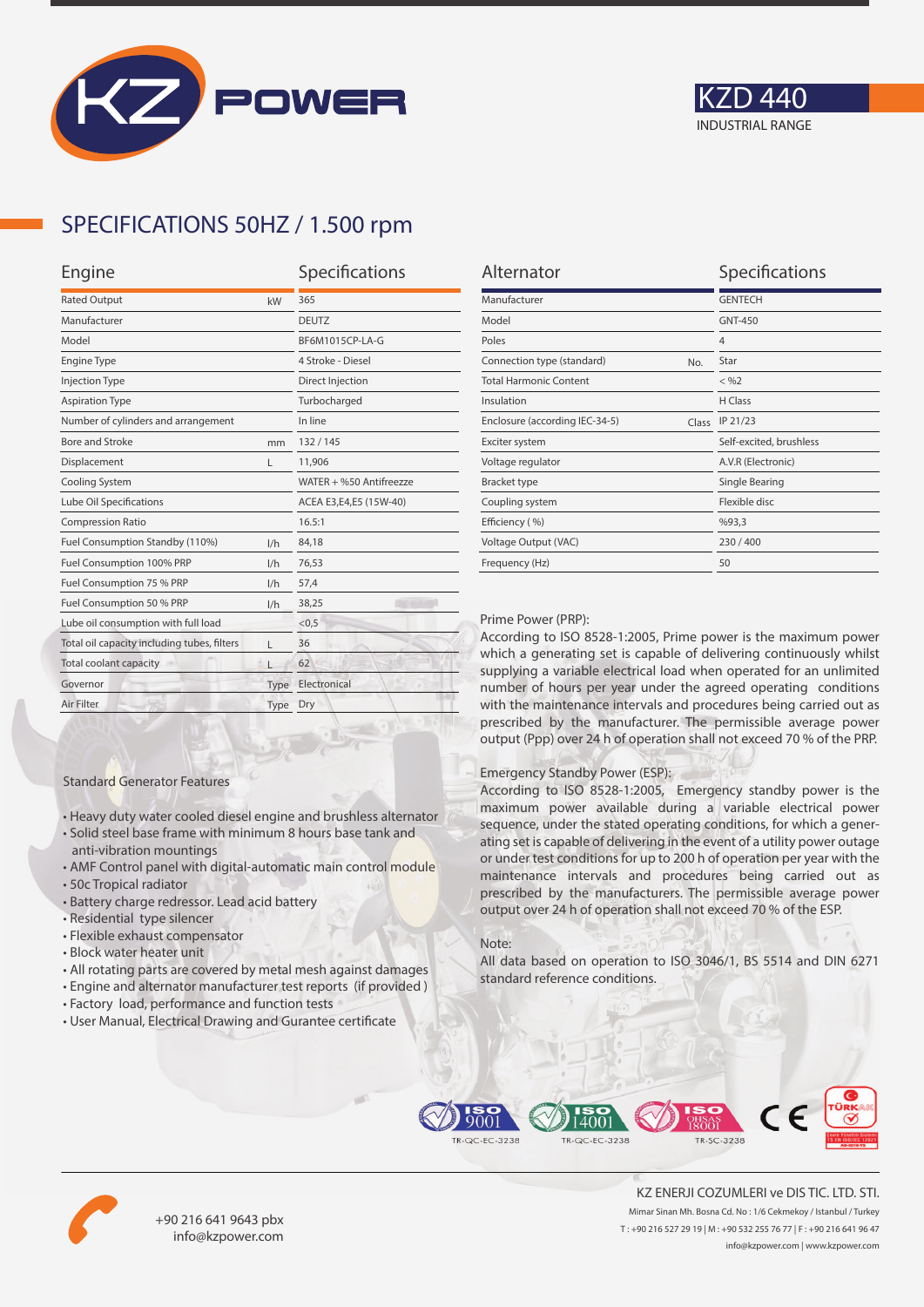



### **DIMENSIONS**





### **OPEN SET**

| WxLxH<br>______  | mm | 1600x3000x2650 |
|------------------|----|----------------|
| Weight           | kg | 2750           |
| <b>Fuel Tank</b> |    | 700            |





### **CANOPIED**

| WxLxH            | mm | 1600x3600x2550 |
|------------------|----|----------------|
| Weight           | кg | 3640           |
| <b>Fuel Tank</b> |    | 700            |

Sound Proof Canopy Specifications

- Special design for minimizing acoustic level
- Galvanized steel construction further protected by polyester powder coat paint
- Black finish stainless steel locks and hinges
- Control panel viewing window in a lockable access door
- Emergency stop push button (red) mounted on enclosure exterior
- Lifting, drag and jacking points on base frame
- Radiator fill via removable, flush mounted rain cap fitted with compression seal